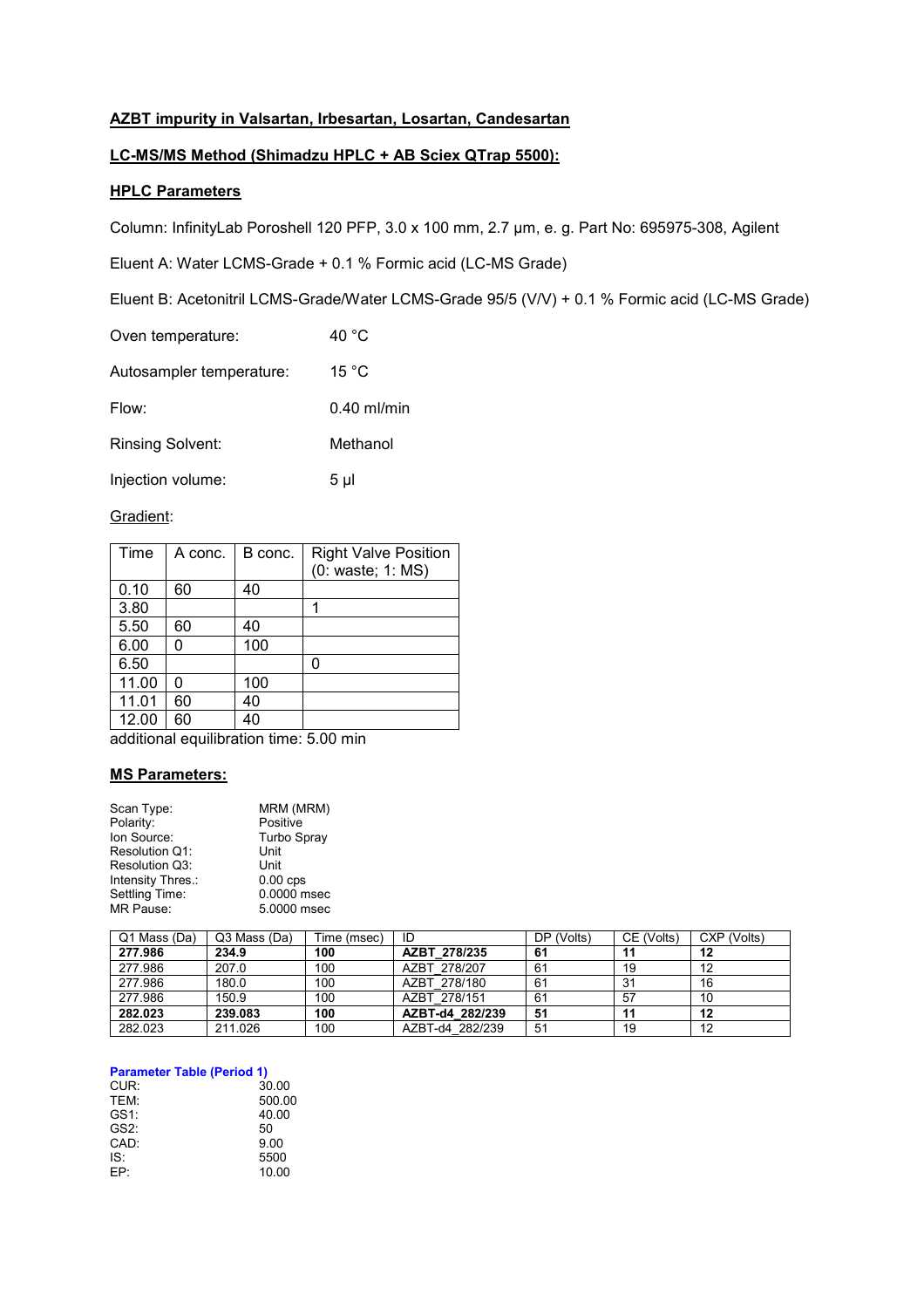### **Reference substances:**

AZBT (5-[4´-(Azidomethyl)-[1,1´-biphenyl]-2-yl]-2H-tetrazole), e. g. Biozol/TRC, Catalogue Number: N529000, AZBT-d4 (5-[4´-(Azidomethyl)-[1,1´-biphenyl]-2-yl-2´-,3´-,5´-,6´-d4]-2H-tetrazole), e. g. TLC/Labmix24 No. I-0226

### **Stock solutions:**

AZBT: approx. 10 mg/100 ml Methanol (c = approx. 100 μg/ml) AZBT-d4: approx. 5 mg/50 ml Methanol (c = approx. 100 μg/ml)

### **Calibration and spiking solution:**

50 µl AZBT stock solution / 20 ml of acetonitrile/water 80/20 (AZBT: c = 250 ng/ml)

### **ISTD solutions:**

ISTD 1: 50 μl of AZBT-d4 stock solution/ 5 ml acetonitrile/water 80/20 (AZBT-d4: c = 1000 ng/ml)

ISTD 2: 1000 μl of ISTD 1 solution/ 10 ml acetonitrile/water 80/20 (AZBT-d4: c = 100 ng/ml)

### **Linearity (Calibration working solutions)**

| <b>Description</b> | Calibration-<br>solution [ µl] | ISTD <sub>2</sub> -<br>solution [µl] | <b>Acetonitrile/Water</b><br>[µl] | $C_{AZBT}$<br>[ng/ml] | eq. API<br>[ppm] |
|--------------------|--------------------------------|--------------------------------------|-----------------------------------|-----------------------|------------------|
| Blank + ISTD       |                                | 100                                  | 9900                              |                       |                  |
| K1                 | 10                             | 100                                  | 9890                              | 0.25                  | 0,8              |
| К2                 | 25                             | 100                                  | 9875                              | 0.625                 |                  |
| K3                 | 50                             | 100                                  | 9850                              | 1,25                  |                  |
| K4                 | 100                            | 100                                  | 9800                              | 2,5                   |                  |
| K5                 | 500                            | 100                                  | 9400                              | 12,5                  | 42               |
| K <sub>6</sub>     | 1000                           | 100                                  | 8900                              | 25,0                  | 83               |

Concentration of internal standard: approx. 1 ng/ml

Reference sample amount: 30 mg pure API

 $\Rightarrow$  **result: R<sup>2</sup>** (AZBT) = 0,9982

## **1. LOQ/LOD**

Limit of quantitation/Limit of detection (LOQ/LOD) AZBT -278/235:

- $\Rightarrow$  LOQ = 0,4 ppm
- $\Rightarrow$  LOD = 0,1 ppm